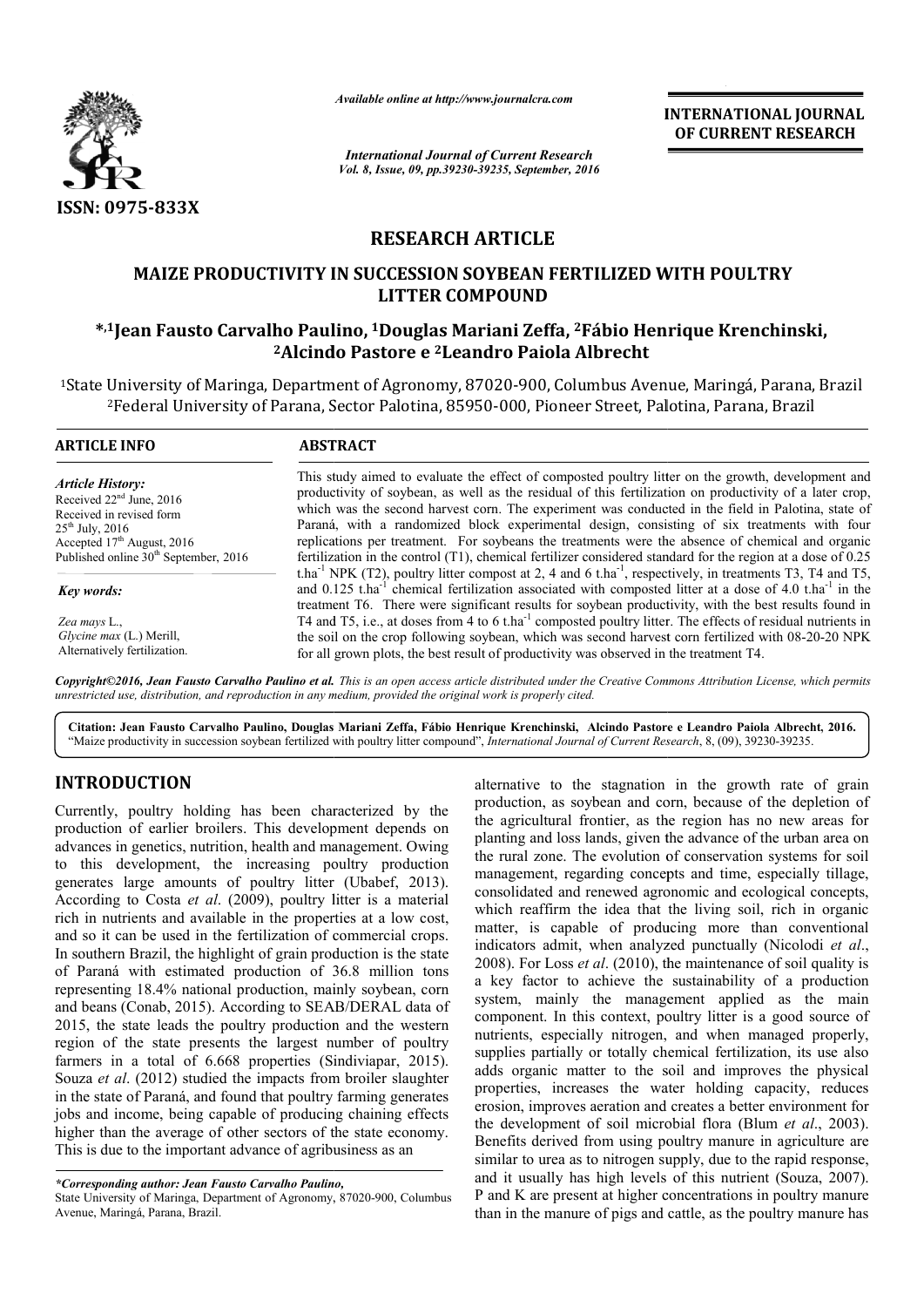less moisture, only 5 to 15% water, while others manures have 65 to 85%. The waste contains solids and liquids mixed, poultry litter, in most cases, come from poultry reared in roofed facilities, with more concentrated feed (Tedesco *et al*., 2008). Litter compost can still have indirect effects with residual potential in subsequent crops, because of changes in physical properties of soil, which, in turn, improve the root environment, and stimulate the growth and development of the green mass and thus higher amounts of dry matter are left on the soil surface (Costa *et al*., 2009). The economy of the state of Paraná gets advantages from the production centers of grains that are used as raw material for poultry. In the western region, the production of soybean and corn, main inputs of animal feed, promotes investment and generate income, contributing greatly in agribusiness, thus representing efficient and sustainable alternatives increasingly important for sustainable agriculture. Given the above, this study aimed to evaluate the effect of different doses of poultry litter compost combined or not with chemical fertilization on vegetative parameters and productivity of soybean and consequent effects presented by residual nutrients left on the soil, on the productivity of corn crop of the following season.

# MATERIALS AND METHODS

### Site of the experiment

The experiment was conducted in the 2013/2014 growing season and in the second growing season of 2014, in the municipality of Palotina, Western state of Paraná, at the geographic coordinates S "24º 17'16,4" W "53º 53'55,2", which is well known in Paraná and Brazil for its great productive potential, with respect to the culture of soybean and other annual crops. The climate is classified as Cfa mesothermal humid subtropical, according to Köppen classification, at an average altitude of 320 m, with maximum and minimum temperatures and rainfall during the study period shown in Figure 1.

### Soil characterization

The soil of the site was classified as Red Eutroferric Typical (Embrapa, 2013). Soil was analyzed for chemical and physical properties before sowing the first crop of the experiment and after the second growing season, at a depth layer of 0.0 - 0.20 m (Table 1)

#### Poultry litter

Poultry litter used came from broiler production, generated in a 360 day-cycle, 240 days of occupancy by birds. A sample of the poultry litter was subjected to chemical analysis at the Laboratory for Physical and Chemical Analysis of UFPR, in Palotina (state of Paraná) which revealed the following composition (Table 2).

### Phase I – (Soybean)

The soybean cultivar used was NK-412113 (V-Max). Planting was carried out on September 25th, 2013, in a randomized block experimental design with six treatments and four replications, totaling 24 plots. The treatments consisted of the absence of chemical and organic fertilization, the control (T1); chemical fertilization with  $0.25$  t.ha<sup>-1</sup> with 02-20-20 NPK (T2); poultry litter at 2, 4 and 6 t.ha<sup>-1</sup>, respectively  $(T3, T4$  and T5) and treatment  $(T6)$  with 4 t.ha<sup>-1</sup> of composted poultry litter plus  $0.125$  t. ha<sup>-1</sup> of 02-20-20 NPK formulation. Litter was composted by adding a microbiological compound, aimed at speeding up the organic matter decay in poultry litter. The total plot size used was six meters long, consisting of eight planting rows, 0.45 m spaced apart. The working area considered was represented by four rows per four meters totaling  $7.2 \text{ m}^2$ . Treatments were applied manually, broadcasting the poultry litter compost, thirty days before soybean sowing. The variables analyzed in soybean were: final plant height (cm), first pod height, number of internodes, number of pods, number of seeds per plant, 100-seed weight and productivity (kg.ha-1 ). Plant height was determined in ten plants chosen at random in the working area of the plots, with the aid of a wood millimeter ruler, and the results are expressed in centimeters. The number of pods per plant was evaluated at full maturity (R8 stage), by manually counting the number of pods in ten plants. Plants were harvested by hand and then the pods were threshed in a threshing machine suitable for experiments, cleaned with the aid of sieves and packed in paper bags, then weighed and estimated the productivity of the plots (kg.ha<sup>-1</sup>). Then, the weight of 100 seeds was determined by weighing eight subsamples for each field repetition. For calculating productivity and 100-seed weight, the moisture content was adjusted to 13% on a wet basis.

### Phase II – Residual Corn

For analysis of remaining production of corn, we used the same plots used for soybean cultivation. The corn (*Zea mays* L.) hybrid used was 2B810PW with high genetic potential and productive capacity, at a seeding density of  $60.000$  plants ha<sup>-1</sup>, 0.45 m spacing between rows. Each experimental plot consisted of 8 rows of corn with a length of six meters. Basal fertilization was only  $300 \text{ kg.ha}^{-1}$  08-20-20 NPK without micronutrients in all plots of the six treatments, and without using any form of additional topdressing. Sowing corn was held on February  $2<sup>nd</sup>$ , 2014 and the variable evaluated in corn was grain productivity, in kg.ha<sup>-1</sup>. For this, all ears were collected in the working area of the plot, which was the same area used for the evaluation of soybean, later the ears were threshed, separated impurities from the grains, weighed and estimated the productivity in kg.ha<sup>-1</sup>, the moisture content of samples was adjusted to 13% on a wet basis.An economic analysis was also performed on the basis of market values of the poultry litter and the 60 kg bag to measure the possible productivity gains converted into monetary values, in US dollars (US\$).

### Statistical Analysis

The statistical analysis of data of the randomized block experimental design and values of variables were measured and analyzed according to Pimentel-Gomes and Garcia (2002), and subjected to analysis of variance, and when the F-values were significant ( $p \le 0.05$ ), were compared the mean values using the Scott-Knott's test ( $p \le 0.05$ ).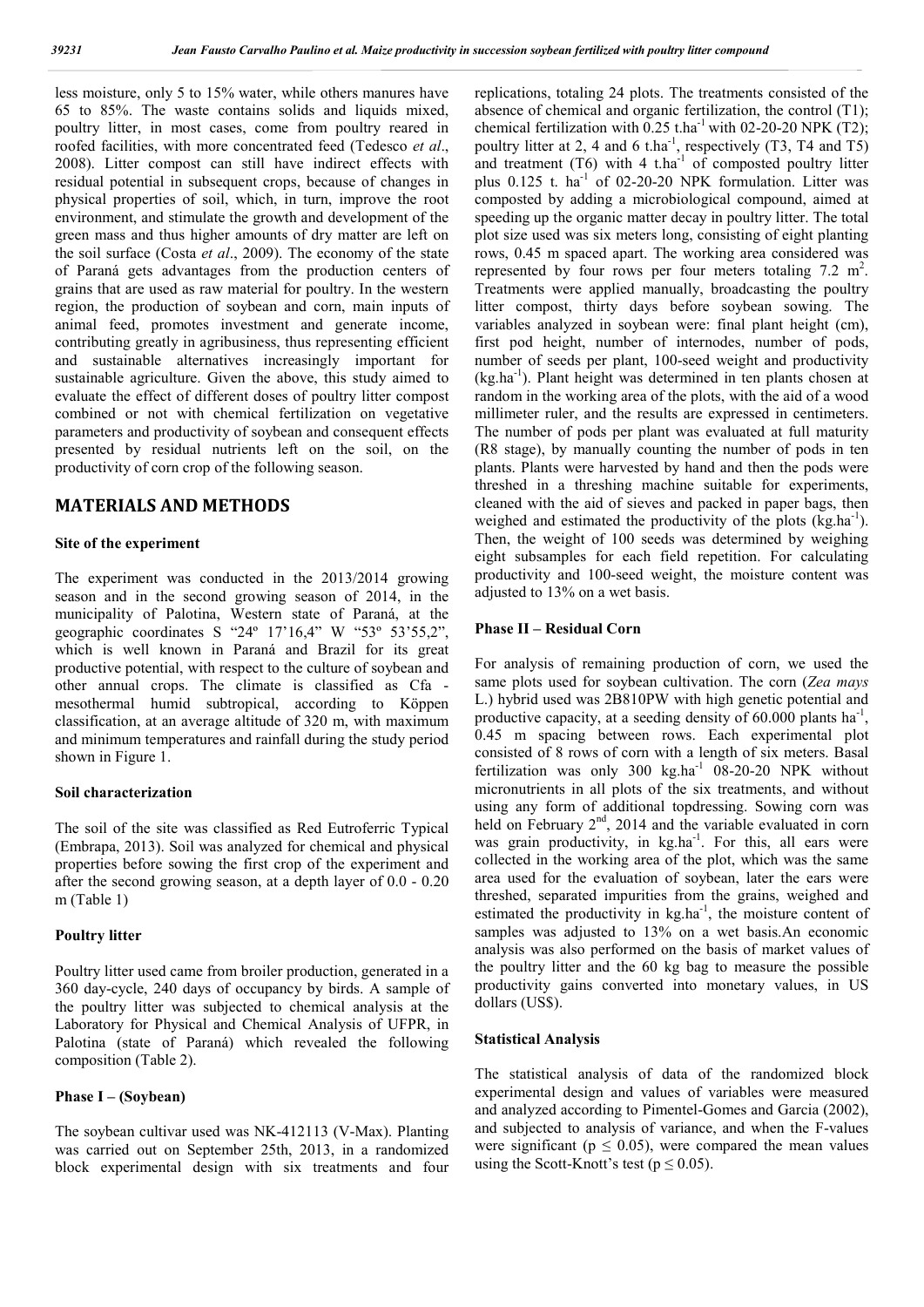# RESULTS AND DISCUSSION

### Phase 1 – Soybean

The summary of analysis of variance regarding the agronomical parameters of soybean are listed in Tables 3 and 4. The use of poultry litter compost promoted a significant variation in some soybean growth parameters, with the highest value of plant height observed in T4 (Table 3) in relation to other treatments. Olivera *et al*. (2006) verified that the application of increasing doses of poultry litter caused linear increases in biomass production by measuring the height and leaf area of plants, and the amount of nutrients accumulated in oat straw was  $9.1$  t.ha<sup>-1</sup> dry matter containing 130 kg.ha<sup>-1</sup> N, 14  $kg.ha^{-1}$  P, 174 kg.ha<sup>-1</sup> K, 33 kg ha<sup>-1</sup> Ca and 21 kg.ha<sup>-1</sup> Mg. Valadão *et al*. (2011) claimed that the increase in height shows that the fertilization with poultry litter affects the size of the plant because it is an excellent source of nitrogen. One way to improve the use of mineral fertilizer is to combine its application with organic waste (Bhattacharyya *et al*., 2008; Liu *et al.*, 2009), such as poultry litter. With  $3$  t.ha<sup>-1</sup> of this waste, the effect of mineral fertilizer on the plant height was linear, reaching 84 cm with 400 kg.ha<sup>-1</sup> NPK, showing better result and linear effect of nutrients to plant height (Carvalho *et al*., 2011). One of the causes of this effect of organic waste on the efficiency of mineral fertilizer is the increase of organic radicals in the soil, which bind to nutrients, preventing the leaching. In this regard, Hoffmann *et al*. (2001) observed that the use of animal manure increased the cation exchange capacity of the soil. Another important point highlighted by Carvalho *et al*. (2011) regarding the height of the plants is that the excessive increase in organic waste concentration applied rises the number of lodged plants, creating a problem for productivity and mechanical harvesting, by increasing the losses at harvesting. For the pod height, best results were found in treatments T4 and T5, with the highest first pod height, 26.12 cm and 25.00 cm, respectively, inferring that the use of poultry litter compost under these conditions significantly influences the first pod height. Carvalho *et al*. (2011) evaluated the effect of NPK associated with organic waste of poultry litter at different doses  $(0, 3, 6 \text{ and } 9 \text{ t.ha}^{-1})$  on the agronomic traits of soybean and observed a quadratic effect of the organic waste doses, with a minimum first pod height of 23.9 cm and maximum of 27.2 cm, this one obtained with 8 t.ha<sup>-1</sup>. With doses of the mineral fertilizer, the effect was linear, with the lowest value of 24.5 cm and the highest of 27.5 cm, using 400 kg ha<sup>-1</sup>. Changes were of low magnitude, since we analyzed only one cultivar, and values were within the appropriate range for mechanical harvesting. The use of composted poultry litter herein caused a significant variation in soybean growth parameters, however, the greatest number of internodes was observed in the treatments T4 (26.12), T5 (25.00) and T6 (23.05).

The number of pods is an important parameter of productivity correlation (Ritchie *et al*. 1994). For the number of pods, the treatment (T4) was the most prominent, with 51.25 pods, and the treatment with the lowest number of pods was T1, with 37.75 pods (Table 3). This corroborates and Carvalho *et al*. (2011), who reported that the number of pods per plant is more responsive to soil variations, different from the number of seeds per pod and weight of seeds, because they have more prominent genetic control. Carvalho *et al*. (2011) points out that in relation to poultry litter, for every t. added per hectare, the average number of pods per plant is increased by approximately 2 units in the first year after application, correlated with the increase in production, reaching up to 48 pods per plant, with the use of 9 t.ha<sup>-1</sup>. In relation to the number of seeds per plant (Table 4), treatment T4 had the highest average number, despite the lack of significant differences between all treatments. Differences in this variable can be attributed to good fertility of the local soil, and also because the number of seeds is defined by the number of ovules per pod and by the frequency of embryo abortion, being a quantitative phenotype controlled by several genes. The number of ovules in the ovary is one to four and its average number is determined genetically (Tischener *et al*., 2003). Therefore, such findings indicated that the use of poultry litter compost promoted a similar effect to treatment with mineral fertilizer, as also observed by Carvalho *et al*. (2011). The use of composted poultry litter caused a significant variation in productivity but did not lead to statistically significant change in the weight of 100 seeds (Table 4). The T5 treatment had the highest value for 100-seed weight with 16.02 grams (g) followed by T4 with 15.70 g, the lowest 100-seed weight was found in T6, with 14.85 g, results similar to those obtained by Carvalho *et al*. (2011), with 100-seed weight affected by organic waste doses. For productivity, better results also were verified in treatments with poultry litter at greater doses, 4691  $kg<sub>1</sub>$  ha<sup>-1</sup> productivity for T5, significantly exceeding T4, with 4.630 kg.ha-1 , also superior and significantly better than T2, T3 and T6. The lowest productivity was observed in the unfertilized control T1, with  $3692 \text{ kg.ha}^{-1}$ , approximately  $20\%$ below the maximum productivity of the experiment. There was a significant difference of 8% in productivity between the best result and the second best result and 20% higher productivity compared to the control without fertilization. The treatments with poultry litter increased soybean productivity compared to treatment with mineral fertilizer. Other studies also showed increases in productivity of crops, such as corn, soybean, cotton and pastures (Wood *et al*., 1996; Sistani *et al*., 2004; Mitchell and Tu, 2005; Adeli *et al*., 2008; Adami, 2012) with application of poultry litter.

Thus, the adoption of this form of fertilization by soybean producer is interesting and economically viable, as there are still other advantages, such as improved physicochemical qualities of the soil system as a whole, increasing productivity, profitability per unit cultivation and investment, making the system more self-sustaining due to less dependence on inputs from outside or even from other regions. Given the wide availability of raw material in the micro-region, another great advantage is that the costs of services can be minimized, thus maximizing profits to the producer, when he already has the necessary equipment for the operations of plowing and distribution of litter on the land, as well as idle hand labor in the off-season periods.

### Phase II – Residual Corn

Regarding the results of the residual fertility provided to the subsequent corn crop, in the second harvest, that is, after the soybean harvest, we only assessed productivity, in kg.ha<sup>-1</sup>.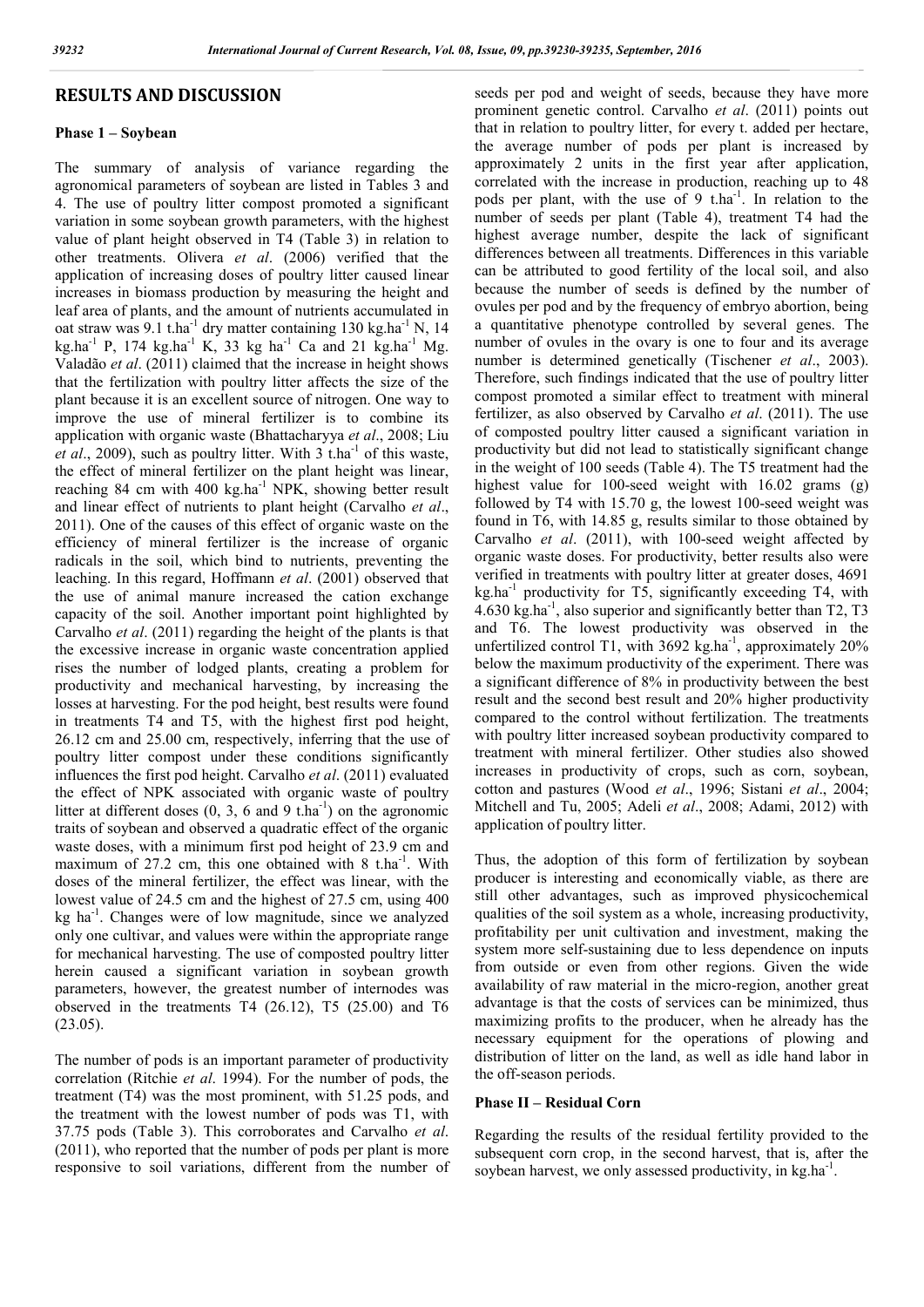## Table 1. Soil test results at the 0-20 cm depth layer, before the installation of the experiments

| Year |            |         |             | $OM^2$                                | $\mathbf{r}$<br>$\overline{1}$ | Cа   | Mg   | Н<br>$+Al$ | Al  | ${\rm CEC}^2$ | pH     |       |
|------|------------|---------|-------------|---------------------------------------|--------------------------------|------|------|------------|-----|---------------|--------|-------|
|      | ---- mg.dm | $- - -$ | $-- \sigma$ | $g_{\rm d}$ dm <sup>-1</sup><br>.<br> |                                |      |      |            |     |               | -      | $\%$  |
| 2013 | ر ے. ن     | 7.4     | 26.94       | 15.66                                 | 0.39                           | 5.02 | 1.99 | 4.96       | 0.0 | 12.36         | $\sim$ | 59.87 |
| 2014 |            | 3.52    | 1.99<br>31  | 219                                   | 0.61                           | 6.62 | 2.24 | 6.1        | 0.5 | 122<br>14.L   | 5.0    | 71.96 |
|      |            |         |             |                                       |                                |      |      |            |     |               |        |       |

 $1$  P-mehlich;  $2$  Organic Matter;  $3$  Cation Exchange Capacity;  $4$  Percentage of CEC with bases;

## Table 2. Composition Poultry litter generated in a 360 day-cycle, 240 days of occupancy by birds

| matter                               | Miners<br>residiie | N<br>. . |      |                  | ∴a∪         | Mg               |      | Ζn   | Мn  | нρ          |            | ╌    |
|--------------------------------------|--------------------|----------|------|------------------|-------------|------------------|------|------|-----|-------------|------------|------|
| $mg$ .kg<br>-----------<br>--------- |                    |          |      |                  |             |                  |      |      |     |             |            |      |
| 70                                   | $\mathbf{a}$ .     | <u>.</u> | 1.08 | $\Omega$<br>3.U. | . .<br>-- 7 | 0.8 <sup>o</sup> | ∪.∠. | ---- | 0.0 | $\sim$<br>. | 5.68<br>95 | 301. |

### Table 3. Plant height (cm), first pod height (cm), number of internodes/plant and number of pods/plant according to the use of poultry litter in soybean crop

| Treatments     | Height (cm)         | First pod height (cm) | Number of internodes | Number of pods |
|----------------|---------------------|-----------------------|----------------------|----------------|
| T1             | 112.50 <sub>b</sub> | 21.30c                | 19.50 <sub>b</sub>   | 37.75 c        |
| T <sub>2</sub> | 113.25 b            | 21.35c                | 19.20 <sub>b</sub>   | 43.75 b        |
| T3             | 112.75 b            | 22.10c                | 20.10 <sub>b</sub>   | 41.00 b        |
| T <sub>4</sub> | 125.25a             | 26.12a                | 26.25a               | 51.25 a        |
| T5             | 118.25 b            | 25.00a                | 24.00a               | 46.50 b        |
| T6             | 117.75 b            | 23.05 <sub>b</sub>    | 24.75 a              | 44.75 b        |
| CV(%)          | 8.14                | 5.51                  | 4.11                 | 7.14           |

Means followed by different letters, in the same column, are significantly different at 5% significance level by Scott-Knott's test. CV(%): Coefficient of Variation

### Table 4. Number of seeds per plant, 100-seed weight and productivity kg.ha<sup>-1</sup> of soybean fertilized with treatments

| Treatments     | Number of seeds per plant | 100-seed weight | Productivity $(kg, ha^{-1})$ |
|----------------|---------------------------|-----------------|------------------------------|
| T1             | 99.25a                    | 15.30a          | 3692.00c                     |
| T <sub>2</sub> | 101.50a                   | 15.07a          | 3976.00 b                    |
| T3             | 93.750 a                  | 15.20a          | 4113.00 b                    |
| T4             | 116.50a                   | 15.70a          | 4630.00 a                    |
| T5             | 106.75a                   | 16.02 a         | 4691.00 a                    |
| T6             | 103.50a                   | 14.85 a         | 4162.00 b                    |
| CV(%)          | 23.19                     | 5.85            | 7.77                         |

Means followed by different letters, in the same column, are significantly different at 5% significance level by Scott-Knott's test. CV: Coefficient of Variation.

## Table 5. Productivity Kg ha<sup>-1</sup> off-season corn hybrid 2B710 PW

| Treatments     | Productivity $(kg, ha^{-1})$ |
|----------------|------------------------------|
| T1             | 6190 c                       |
| T <sub>2</sub> | 6677 b                       |
| T <sub>3</sub> | 6830 a                       |
| T <sub>4</sub> | 7003 a                       |
| T <sub>5</sub> | 6859 a                       |
| T6             | 6575 b                       |
| (% )           | 5.86                         |

Means followed by different letters, in the same column, are significantly different at 5% significance level by Scott-Knott's test. MSD: minimum significant difference. CV: Coefficient of Variation.



Figure 1. Values of rainfall and temperature in Palotina, state of Paraná, Brazil from 2013 and 2014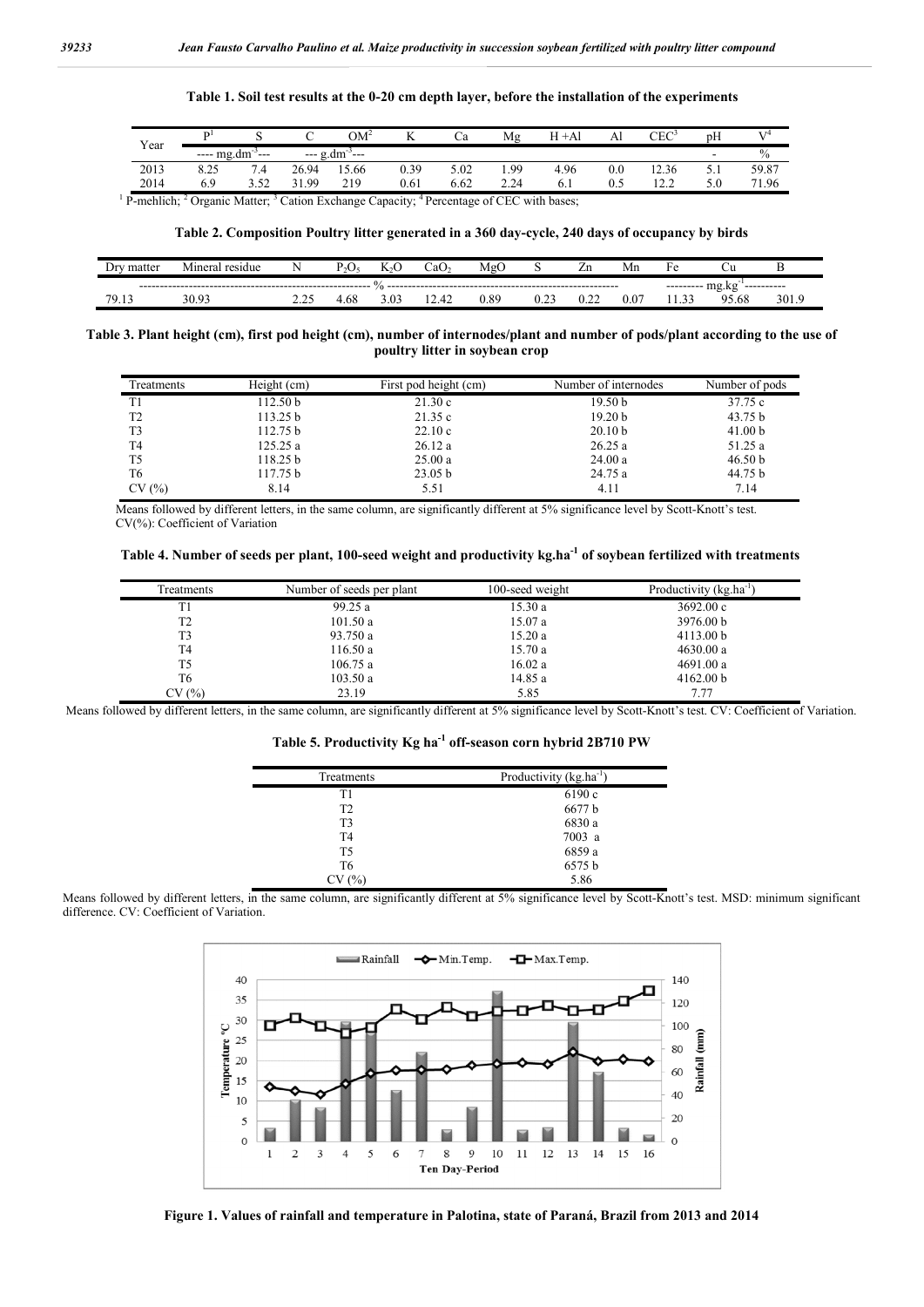The values after statistical processing of the data are listed in Table 5, it can be seen that the T3, T4 and T5 showed the highest means of productivity. Bratti *et al*. (2013) analyzed the productivity of corn with residual effect of fertilization in the preceding crop of oats, and observed higher productivity in the treatment fertilized with  $13$  t.ha<sup>-1</sup> of poultry manure, an intermediate level used in the experiment, which tested the doses of 0, 6.5, 13 and 19.5 t.ha<sup>-1</sup>, can relate the results to this study. Edwards *et al*. (1992) found that most nutrients of the poultry litter is in the form of organic compounds and have to be mineralized to become available to the plants. In this sense, according to Valadão *et al*. (2011), much of P and N is not immediately available to plants, demonstrated by the high content of P in soil analysis after the completion of the experiment, and higher levels of C and organic matter (OM). Thus, when high levels of organic fertilizers are applied, they tend to gradually provide nutrients to the soil, particularly nitrogen, which is responsible for providing the larger increments of grain yield in corn crops. Our findings showed that the residual effects of nutrients applied on soybean crop propitiated fertility to the subsequent culture, with its additional mineralization in the soil, besides the input of nitrogen fixed from the atmosphere, through the legume grown previously, thus offering better conditions for corn.

Consequently, it resulted in increased productivity in all doses used of poultry litter compost used individually on soybean, i.e., most of the treatments had higher values than the control (Table 5) of which three (T3, T4, T5) showed statistical significance. Considering the increased productivity of the two best treatments, T4 and T5, 261 kg.ha<sup>-1</sup> on average, with respect to chemical treatment (T6), used on soybean and 755  $kg<sub>1</sub>ha<sup>-1</sup>$  for the control treatment (T1) without fertilization, multiplied by the price of the bag of corn, priced at US\$ 9.00 base price in March 2016, the return to the producer is higher at approximately US\$ 38.00 and US\$ 111.00, respectively. There were productivity increases of 8-15%, when used the doses from  $4$  to  $6$  t.ha<sup>-1</sup>. The availability, supply of regional raw materials, necessary equipment and manpower are factors that can minimize costs and further maximize the profitability of the producer when adopting organic fertilization based on composted poultry litter. Adding value to the producer income both in the first and in the second annual crop, benefiting poultry farming and agriculture, minimizing logistics costs, consumption of raw materials of high value, energy cost with acquisition of inputs from other regions.

## Conclusions

- i) The use of composted poultry litter, from broiler farming, broadcast distributed thirty days before sowing, increases substantially soybean productivity, providing greater profitability to the producer.
- ii) The residual fertility from fertilization with composted poultry litter in soybeans at doses 4 to 6 t.ha<sup>-1</sup> provided economic returns and productivity gains of up to 260  $kg<sub>1</sub>$  in the second harvest corn.
- iii) The significant content of organic matter makes poultry litter an alternative fertilizer, thus promoting a more sustainable agriculture.

# **REFERENCES**

- Adami, P. F., Pelissari, A., Moraes, A. D., Modolo, A. J., Assmann, T. S., Franchin, M. F., Cassol, L. C. 2012. Grazing intensities and poultry litter fertilization levels on corn and black oat yield. *Pesquisa Agropecuária Brasileira*, 47: 360-368.
- Adeli, A., Shankle, M.W., Tewolde, H. 2008. Nutrient Dynamics from Broiler Litter Applied to No-Till Cotton in an Upland Soil. *Agronomy Journal*, 100: 564-570.
- Bhattacharyya, R., Kundu, S., Prakash, V., Gupta, H.S. 2008. Sustainability under combined application of mineral and organic fertilizers in a rainfed soybean-wheat system of the Indian Himalayas. *Eur J Agron,* 28: 33-46.
- Blum, L.E.B., Amarante, C.V.T., Güttler, G., Macedo, A.F., Kothe, D., Simmler, A., Prado, G., Guimarães, L. 2003. Produção de moranga e pepino em solo com incorporação de cama aviária e casca de pinus. *Horticultura Brasileira,* 21: 627-631.
- Bratti. F, C. 2013. Uso da cama de aviário como fertilizante orgânico na produção de aveia e milho. *Dissertação - Mestrado em Zootecnia*, Universidade Tecnológica Federal do Paraná, Dois Vizinhos.
- Carvalho, E. R., Rezende, P. M., Andrade, M. J. B., Passos, A. M. A., Oliveira, J. A. 2011. Fertilizante mineral e resíduo orgânico sobre características agronômicas da soja e nutrientes no solo. Separata de: *Revista Ciência Agronômica*, 42: 930-939.
- Conab Companhia Nacional de Abastecimento. *Acompanhamento da safra brasileira.* Disponível em: <http://www.conab.gov.br/conabweb>. Acesso em: 04 jan. 2016.
- Costa, A. M., Borges, E. N., Silva, A. DA A., Nolla, A., Guimarães, E. C. 2009. Potencial de recuperação física de um latossolo vermelho, sob pastagem degradada, influenciado pela aplicação de cama de frango. *Ciências e agrotecnologia*, 33: 1991-1998.
- Edwards, D.R. and Daniel, T.C. 1992. Environmental Impacts of On-Farm Poultry Waste Disposal: A Review, *Bioresource Technology*, 41: 9-33.
- Empresa Brasileira de Pesquisa Agropecuária. 2013. Sistema de classificação de solos*. Embrapa Produção de Informações*, Brasília, 412p.
- Hoffmann, I., Gerling, D., Kyiogwom, U.B., Mané-Bielfeldt, A. 2001. Farmers' management strategies to maintain soil fertility in a remote area in northwest Nigeria. *Agriculture, Ecosystems and Environment*, 86: 263-275.
- Liu, M.Q., Hu, F., Chen, X.Y., Huang, Q.R., Jiao, J.G., Zhang, B. 2009. Organic amendments with reduced chemical fertilizer promote soil microbial development and nutrient availability in a subtropical paddy field: The influence of quantity, type and application time of organic amendments. *Appl Soil Ecol*, 42: 166–175.
- Loss, A., Pereira, M. G., Schultz, N., Anjos, L. H. C., Silva, E. M. R. 2010. Quantificação do carbono das substâncias húmicas em diferentes sistemas de uso do solo e épocas de avaliação. *Bragantia*, 69: 913-922.
- Mitchell, C. C., and Tu, S. 2005. Long-Term Evaluation of Poultry Litter as a Source of Nitrogen for Cotton and Corn. *Agronomy Journal*, 97: 399-407.
- Nicolodi, M., Gianello, C., Anghinoni, I., Marré, J.,